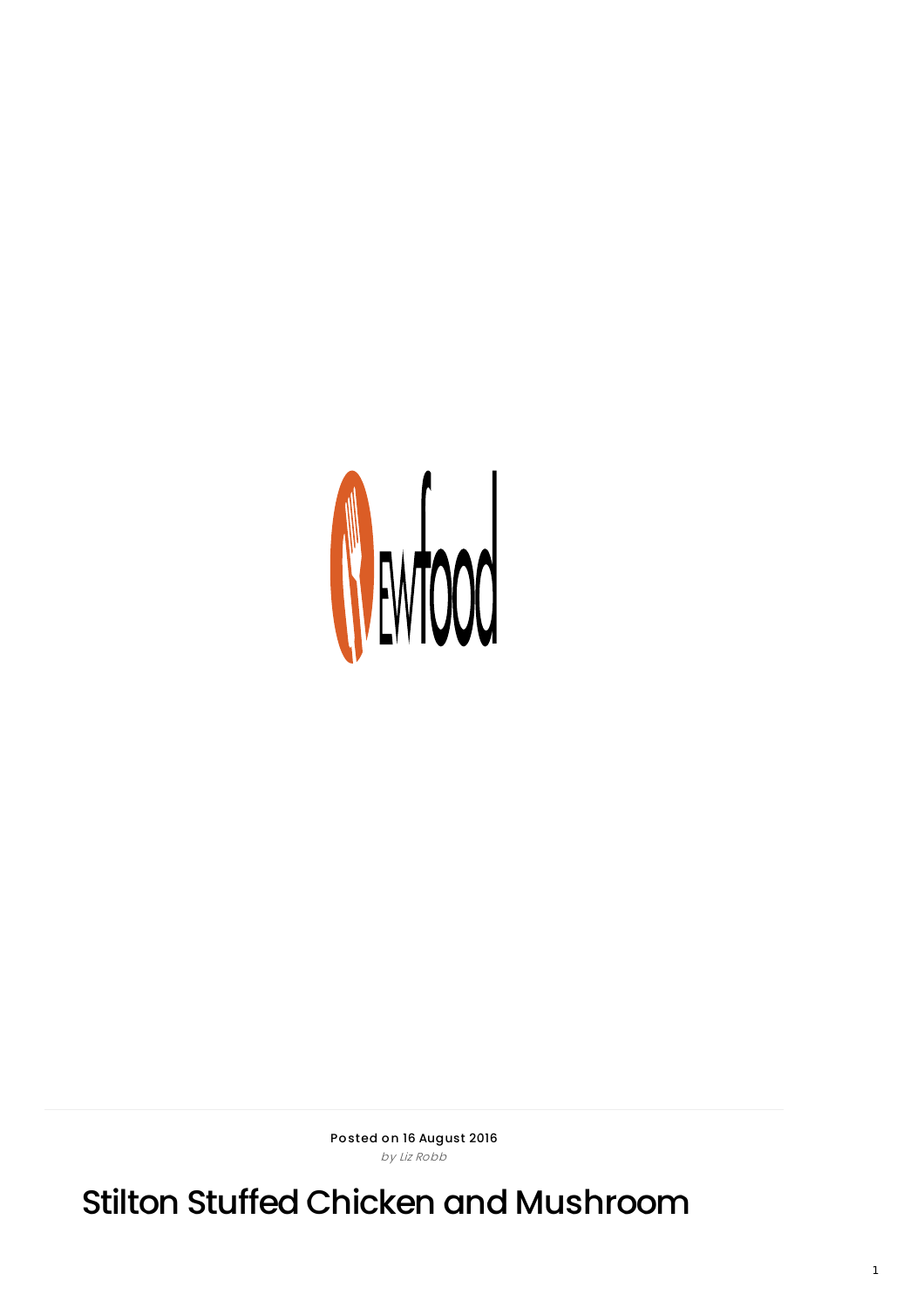

## Ingredients

2 chicken breasts 100g blue stilton cheese Olive oil Butter Salt and freshly milled black pepper A few sprigs of fresh thyme 2 small shallots A fat clove of garlic 150g small chestnut mushrooms 110 ml good vegetable stock or bouillon 1-2 teaspoons of lemon juice 4 heaped tablespoons of low fat crème fraiche A small handful of fresh parsley

## Preparation

- 1 I love the strong rich flavour of blue stilton cheese, and just a small amount can really liven up a roasted chicken breast, especially when served with a delicious creamy mushroom sauce. At this time of year I like to serve it simply with lovely little jersey royal new potatoes and a selection of fresh steamed seasonal vegetables
- 2 it's quick enough to make for a weekday meal but good enough to serve for dinner guests too.
- 3 This recipe serves 2 people.

## Cooks Note

1. Preheat the oven to 200 degrees, 180 degrees fan oven.

2. Remove any skin from the chicken breasts then slice them across the middle, not all the way through but enough to form a pocket. Slice the cheese and stuff it into the pockets, bringing the edges of the chicken together again and using cocktail sticks to secure them.

3. Lightly grease a small baking tray and place it in the oven for a few minutes to warm.

4. Heat a small knob of butter and a splash of olive oil in a frying pan and quickly pan fry the chicken in the hot oil and butter, for just 2 minutes on each side, so that the chicken is golden brown. Place the chicken breasts on the warmed baking tray and season with salt